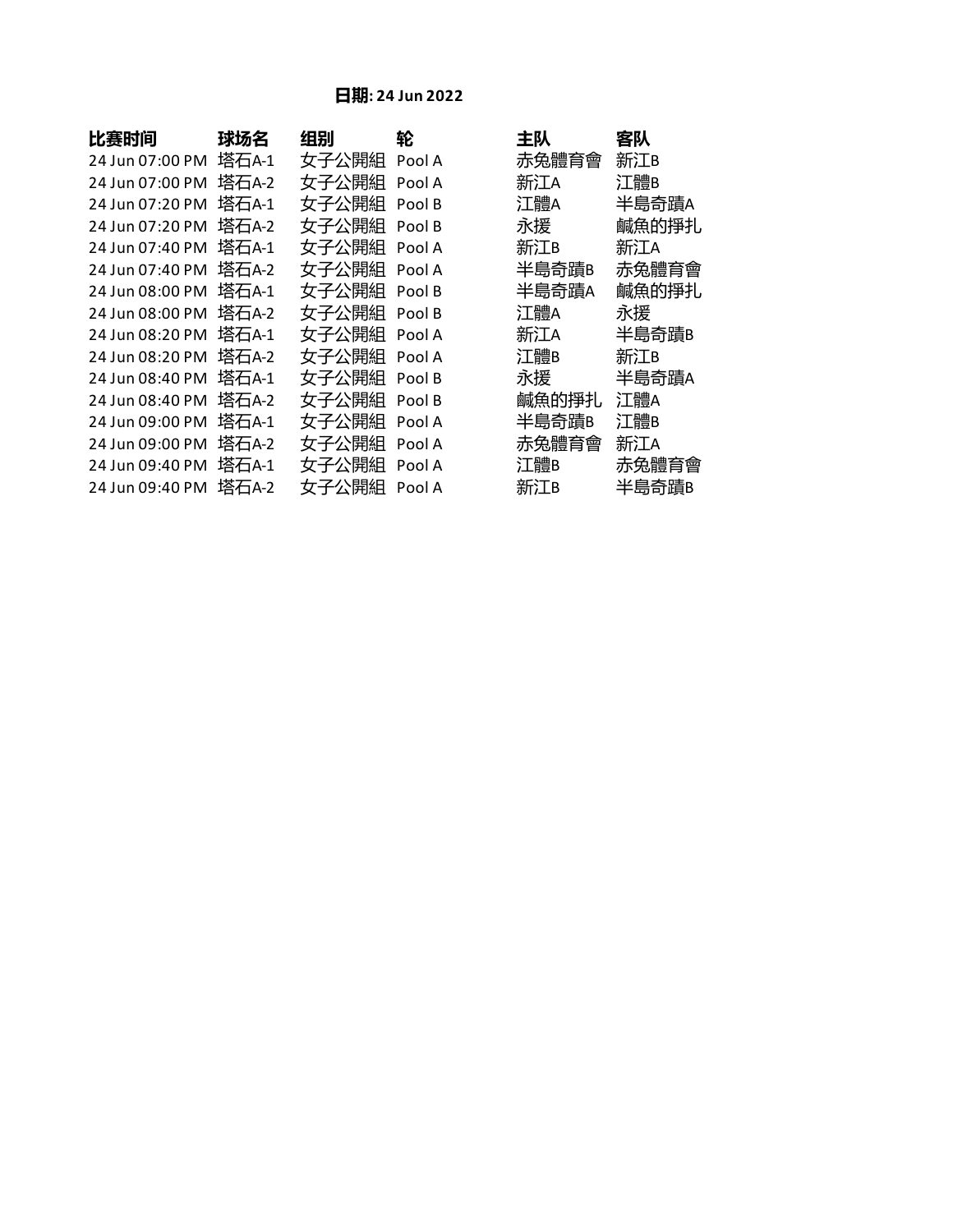## **日期: 25 Jun 2022**

| 比赛时间            | 球场名   | 组别    | 轮      | 主队         | 客队         |
|-----------------|-------|-------|--------|------------|------------|
| 25 Jun 02:00 PM | 塔石A-1 | 男子公開組 | Pool A | 翱翔         | 培華1        |
| 25 Jun 02:00 PM | 塔石A-2 | 男子公開組 | Pool A | 澳青發展       | MR.J       |
| 25 Jun 02:20 PM | 塔石A-1 | 男子公開組 | Pool B | 昊駿         | 郵青A        |
| 25 Jun 02:20 PM | 塔石A-2 | 男子公開組 | Pool B | 郵青V2       | 培華2        |
| 25 Jun 02:40 PM | 塔石A-1 | 男子公開組 | Pool A | 澳門黑熊       | Happy club |
| 25 Jun 02:40 PM | 塔石A-2 | 男子公開組 | Pool A | 翺翔         | 澳青發展       |
| 25 Jun 03:00 PM | 塔石A-1 | 男子公開組 | Pool B | 迪欣家族       | 鮑青網        |
| 25 Jun 03:00 PM | 塔石A-2 | 男子公開組 | Pool B | 昊駿         | 郵青V2       |
| 25 Jun 03:20 PM | 塔石A-1 | 男子公開組 | Pool A | 培華1        | Happy club |
| 25 Jun 03:20 PM | 塔石A-2 | 男子公開組 | Pool A | MR.J       | 澳門黑熊       |
| 25 Jun 03:40 PM | 塔石A-1 | 男子公開組 | Pool B | 郵青A        | 鮑青網        |
| 25 Jun 03:40 PM | 塔石A-2 | 男子公開組 | Pool B | 培華2        | 迪欣家族       |
| 25 Jun 04:00 PM | 塔石A-1 | 男子公開組 | Pool A | 澳青發展       | 培華1        |
| 25 Jun 04:00 PM | 塔石A-2 | 男子公開組 | Pool A | 澳門黑熊       | 翱翔         |
| 25 Jun 04:20 PM | 塔石A-1 | 男子公開組 | Pool B | 郵青V2       | 郵青A        |
| 25 Jun 04:20 PM | 塔石A-2 | 男子公開組 | Pool B | 迪欣家族       | 昊駿         |
| 25 Jun 04:40 PM | 塔石A-1 | 男子公開組 | Pool A | Happy club | MR.J       |
| 25 Jun 04:40 PM | 塔石A-2 | 男子公開組 | Pool A | 澳青發展       | 澳門黑熊       |
| 25 Jun 05:00 PM | 塔石A-1 | 男子公開組 | Pool B | 鮑青網        | 培華2        |
| 25 Jun 05:00 PM | 塔石A-2 | 男子公開組 | Pool B | 郵青V2       | 迪欣家族       |
| 25 Jun 05:20 PM | 塔石A-1 | 男子公開組 | Pool A | 培華1        | MR.J       |
| 25 Jun 05:20 PM | 塔石A-2 | 男子公開組 | Pool A | 翱翔         | Happy club |
| 25 Jun 05:40 PM | 塔石A-1 | 男子公開組 | Pool B | 郵青A        | 培華2        |
| 25 Jun 05:40 PM | 塔石A-2 | 男子公開組 | Pool B | 昊駿         | 鮑青網        |
| 25 Jun 06:00 PM | 塔石A-1 | 男子公開組 | Pool A | 澳門黑熊       | 培華1        |
| 25 Jun 06:00 PM | 塔石A-2 | 男子公開組 | Pool A | Happy club | 澳青發展       |
| 25 Jun 06:20 PM | 塔石A-1 | 男子公開組 | Pool B | 迪欣家族       | 郵青A        |
| 25 Jun 06:20 PM | 塔石A-2 | 男子公開組 | Pool B | 鮑青網        | 郵青V2       |
| 25 Jun 06:40 PM | 塔石A-1 | 男子公開組 | Pool A | MR.J       | 翱翔         |
| 25 Jun 06:40 PM | 塔石A-2 | 男子公開組 | Pool B | 培華2        | 昊駿         |

| ЕW                                                                                        | 各队         |
|-------------------------------------------------------------------------------------------|------------|
| 蛡翔                                                                                        | 培華1        |
| 輿青發展                                                                                      | MR.J       |
| 是駿                                                                                        | 郵青A        |
| 郅青V2                                                                                      | 培華2        |
| 興門黑熊                                                                                      | Happy clul |
| 蛡翔                                                                                        | 澳青發展       |
| 迪欣家族                                                                                      | 鮑青網        |
| 是駿                                                                                        | 郵青v2       |
| 音華1                                                                                       | Happy clul |
| AR.J                                                                                      | 澳門黑熊       |
| 郵青A                                                                                       | 鮑青網        |
| 音華2                                                                                       | 迪欣家族       |
| 奥青發展                                                                                      | 培華1        |
| 興門黑熊                                                                                      | 翱翔         |
| 郅青V2                                                                                      | 郵青A        |
| 迪欣家族                                                                                      | 昊駿         |
| lappy club                                                                                | MR.J       |
| 輿青發展                                                                                      | 澳門黑熊       |
| 包青網                                                                                       | 培華2        |
| 郵青V2                                                                                      | 迪欣家族       |
| 音華1                                                                                       | MR.J       |
| 翢翔                                                                                        | Happy clul |
| 邹青A                                                                                       | 培華2        |
| こうしょう こくしょう こうきょう こうきょう こうきょう こうきょう こうきょう こうきょう こうきょう こうきょう こうしゃ こうしゃ こうしゃ こうしゃ こうしゃ こうしゃ | 鮑青網        |
| <b><sup>奥門黑熊</sup></b>                                                                    | 培華1        |
| lappy club                                                                                | 澳青發展       |
| 迪欣家族                                                                                      | 郵青A        |
| 包青網                                                                                       | 郵青v2       |
| AR.J                                                                                      | 翱翔         |
| 音華2                                                                                       | 昊駿         |
|                                                                                           |            |